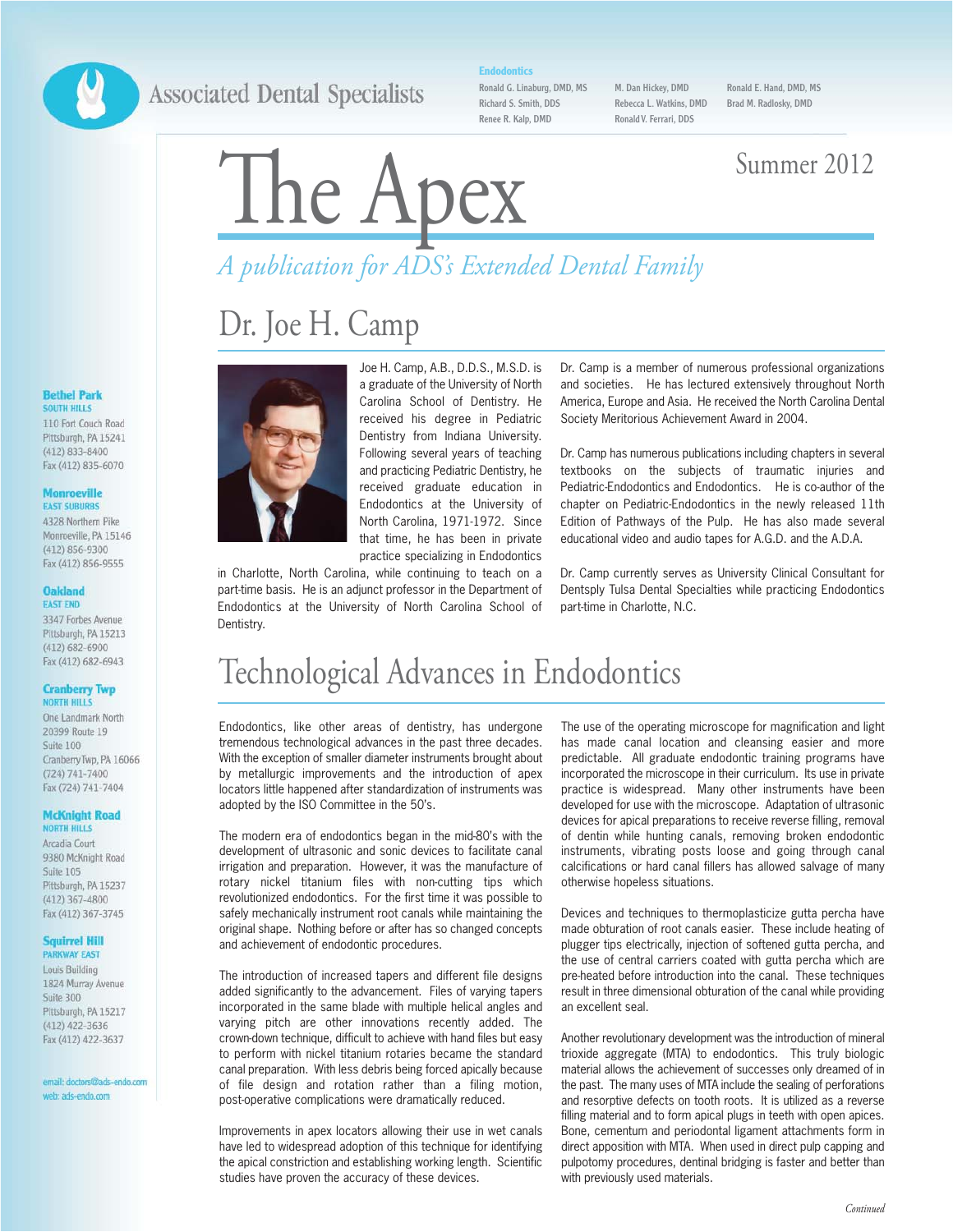# Technological Advances in Endodontics continued

The introduction of bioceramics with much the same properties and uses as MTA but with quicker setting times holds much hope for the future. Further research with longer follow-up times is needed to ascertain if the manufacturer's initial findings are verified by others.

Tremendous strides are being made in the area of endodontic irrigation with resultant cleaner canals resulting in less post-operative problems and higher success rates. These new irrigation devices used in conjunction with sonic or ultrasonic agitation of sodium hypochlorite allow the irrigant to reach and better cleanse many of the uninstrumented areas of the canal.

The many technological advancements specific to endodontics together with other innovations such as digital radiography and intraosseous anesthesia have made root canal treatment easier to perform with less complications while improving patient acceptance and success rates.

# Associated Dental Specialists Welcomes Dr. Brad M. Radlosky



Associated Dental Specialists (ADS) is pleased to announce that Dr. Brad M. Radlosky has joined us in the specialty practice of Endodontics.

Dr. Radlosky received a Bachelor of Science degree from the University of Pittsburgh in 2003 and a DMD degree in 2007 from Nova Southeastern University, School of Dental Medicine. Dr. Radlosky received his Certificate in Endodontics, completing a two-year post-graduate Endodontic Residency Program at Nova Southeastern University in June 2012.

Dr. Radlosky is originally from Connellsville, Pennsylvania where he grew up with his parents who have been married for 42 years. He has one brother Ryan who

works for Verizon Wireless as a liaison for corporate compliances. Dr. Radlosky and his brother Ryan attended Geibel High School with only 40 to 70 students per graduating class. Dr. Radlosky ran cross country in high school. Presently, he still runs 4 or 5 days a week and lifts weights every morning at 6 am before going to work. Dr. Radlosky is also interested in and practices good nutrition.

Dr. Radlosky is living in the Ross Township area. In his spare time, he enjoys golf and his handicap of 3 reflects his passion for the sport. Dr. Radlosky had thoughts of becoming a golf pro or a dentist. ADS is very glad that he chose the field of dentistry, specializing in Endodontics! Dr. Radlosky is very excited to be back in Pittsburgh close to his family. We are confident that you will be pleased with the professional care he will provide for you and your patients.

# Past and Upcoming Seminars Endodontic Diagnosis and Case Difficulty Assessment

**Dr. Joe H. Camp, AB, DDS, MSD** presented an ADS continuing education program on **Friday, April 27, 2012** at the Renaissance Pittsburgh Hotel entitled **Endodontic Diagnosis and Case Difficulty Assessment**. Dr. Camp spoke about the most difficult phase of dental treatment being proper diagnosis. Dr. Camp noted Endodontic diagnosis is frequently complicated by many other

conditions which mimic pulpal disease. Dr. Camp's lecture sorted through the many complexities in arriving at a correct diagnosis while presenting a systematic approach including all appropriate endodontic diagnostic tests. Also covered were factors utilized in assessing case difficulty to determine treatment, referral or extraction and implant placement utilizing the AAE guidelines for case assessment. As a follow up to his presentation, Dr. Camp has provided us with our monthly featured article entitled Technological Advances in Endodontics. (Please refer to front page for Dr. Camp's biography and article).



dental community since 1998. In addition to the medical emergency courses, he provides BLS, ACLS and PALS courses. Mr. Brewer has provided training to individual offices, dental societies, PSOMS, PDA, University of Pittsburgh School of Dental Medicine, UPMC Children's Hospital Dept. of Pediatric Dentistry, Duquesne University, Henry Schein Dental and West Liberty University. Mr.

> Brewer also assists with helping offices purchase and organize emergency equipment and prepare for office evaluations.

> Also, Associated Dental Specialists will be providing a **6 credit continuing education seminar on Friday, November 16, 2012 from 9:00 am to 4:00 pm entitled "Maximizing Your Recall Routine and Marketing the New Perio Medicine"** at the University Club on the University of Pittsburgh campus. Timothy Donley DDS MSD, who will be the presenter, is currently in the private practice of Periodontics and Implantology in Bowling Green, KY. After graduating from the

**Is Your Dental Team Prepared for a Dental Medical Emergency?** No one likes to think that a dental medical emergency will happen in their office. But, the fact is, a single dental medical emergency can alter the course of your professional career and the lives of your patients forever. Is your office prepared to prevent what is preventable and manage what's not? Associated Dental Specialists will be offering a **CPR Renewal Course and the American Heart Association BLS Healthcare Provider Course Required for Dental License Renewal on Thursday, August 2, 2012 from 6:00 pm – 8:30 pm at the Cambria Suites Pittsburgh at Consol Energy Center (The Official Hotel of the Pittsburgh Penguins) presented by R. John Brewer NREMT-P**. The cost of the course is \$50 which includes a light dinner at 5:00 pm and free parking. Mr. Brewer is an associate with Dental Education Inc. and has 30 plus years experience working as a career paramedic in an urban/suburban area just south of Pittsburgh, Pennsylvania. Mr. Brewer has worked extensively with the

University of Notre Dame, Georgetown University School of Dentistry and completing a general practice residency, he practiced general dentistry. He then returned to Indiana University where he received his Masters Degree in Periodontics. Dr. Donley is the former editor of the Journal of the Kentucky Dental Association and is an adjunct professor of Periodontics at Western Kentucky University. He is a lecturer with the ADA Seminar Series. Dentistry Today recently listed him among its Leaders in Continuing Education. He lectures and publishes frequently on topics of interest to clinical dentists and hygienists. Dr. Donley is well known as a presenter who educates and entertains his audience with his captivating delivery style. Dr. Donley attracted over 500 participants to his last seminar in Pittsburgh. **This is a must attend seminar for your entire staff and dentists.** 

If you have any questions or would like to register for any of these programs please call our Education and Marketing Director, Carol Glock, at 412-680-6496.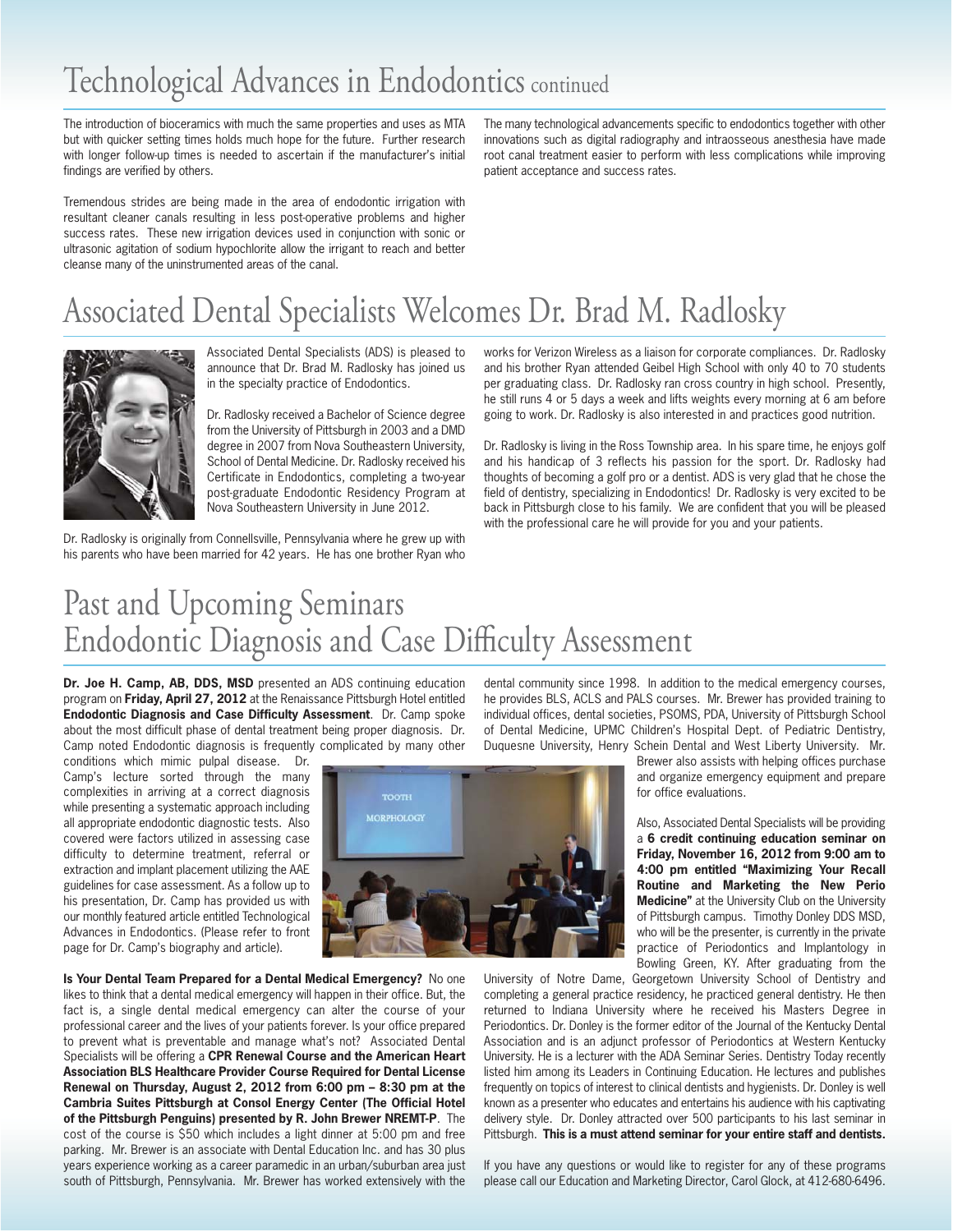# Lunch and Learn Opportunities EARN 2 FREE Continuing Education Credits for Doctors and Dental Staff

**What if you could help your staff to become more relaxed, teach your patients how to combat dental phobia, and acquire one to two free Continuing Education Credits all at the same time?** 



Carol Glock, the Education and Marketing Director for Associated Dental Specialists, offers a program to meet such needs of your patients, dental hygienists, assistants, front desk personnel, and doctors. Carol Glock, M.Ed. is a graduate of Carlow University in Psychology and Education and obtained her Master's Degree in Health Education from the Pennsylvania State University. She conducts various hospital, community health, sports and wellness education classes. Carol is Program Coordinator for the Health and Physical

Education Department at Washington and Jefferson College where she teaches nutrition and mental training for sports and life. Carol currently presents seminars to dental professionals on developing the skills, knowledge and confidence in resolving issues with patients and also for use in their own personal lives.

### **The Six Step Power Cycle for Life**

Read below to see what you will learn from the Six Step Power Cycle to attract more patients to your practice:

- Learn how to transfer a positive attitude from the front desk personnel to the dental hygienist and dental assistant, and to the patient through subtle posture changes and body language that will help diminish the anxiety of dental visits for the patient.
- Learn how to understand and address the patients' anxieties with compassion. Teach patients how to gain control of their fears through the power of positive thinking and power talk before a dental procedure.
- Learn deep breathing techniques and performance cues to counter physical and mental tension for both you and your patient (Relaxing Dental Techniques).
- Teach patients to focus on past dental or other medical experiences that had a positive outcome by teaching their brain to concentrate on images, feelings, sounds, emotions and thoughts of successful dental and medical procedures.
- Instill various visualization techniques so the patient can fully experience a positive outcome of the dental procedure.....such as guided imagery, deep breathing and progressive relaxation.
- Teach patients the CRA (Consistent Resilient Action) technique which is action pursued by a "made-up" mind that will encourage a positive emotional and physiological response to the dental experience.

### **Why the Six Step Power Cycle for Life?**

- Surveys report that 30% of people, over 35 million, are afraid of going to the dentist.
- The Six Step Power Cycle for Life provides tools and techniques for you to help your patients overcome the anxiety that is associated with dental treatment.
- The Six Step Power Cycle for Life will help the dentist and patient both feel more in control of the dental treatment.
- Patients will be more receptive to recommended routine dental care and, as a result, are less likely to neglect their oral health or allow oral health problems to build to the point when drastic dental treatment becomes necessary.
- The tools of the Six Step Power Cycle are an alternative to Sedation Dentistry because many patients are adverse to Oral or Inhalation Sedation, as well as IV Sedation.
- Insurance companies do not pay for sedation therefore sedation becomes very costly for the patient.
- There is a 24-hour recovery period from IV sedation which leads to one unproductive work day and the inability to drive for the day of the procedure. The patient must leave the procedure accompanied by another adult. Also, IV sedation can cause minor or serious side effects.

**Dozens of Dental Offices in the Pittsburgh area have already implemented the skills of the Six Step Power Cycle for Life in their offices!** For more information about scheduling the Six Step Power Cycle free Lunch N' Learn please call Carol Glock at 412-680-6496 or e-mail her at cglock@ads-endo.com

# 2012 Three Rivers Dental Meeting

Associated Dental Specialists has been invited back to present at the Three Rivers Dental Meeting, sponsored by the Dental Society of Western Pennsylvania (DSWP), at Seven Springs Mountain Resort on Friday and Saturday, October 12 and 13, 2012. Our Business Manager, John Hischar, and Office Administrator, Dawn Lewis, will present a program entitled, "Time Management at The Pace of Dentistry." This presentation provides the tools to master your day in the dental office, working smarter not harder. Participants will learn how to maximize their productivity by simply planning, organizing, and controlling daily activities. The program offers the kind of information and strategies that are essential for everyone in the front lines of dental offices and will help each person strengthen and grow themselves professionally – not to mention the business of dentistry!

Carol Glock, Education and Marketing Director, will present a topic of self growth for all doctors and dental staff entitled, "The Six Step Power Cycle for Life." The Six Step Power Cycle will give participants the tools to deal with stress and experience a contented life with feelings of confidence and trust in their ability to perform successfully in their personal and professional journey through life.

Dr. Brad Radlosky will be giving a clinical presentation entitled, "Dental Trauma, Treatment Strategies and Avulsion." His lecture will review traumatic injuries and current treatment guidelines, with emphasis on avulsions. Dr. Radlosky will also be discussing classification of dental traumatic injuries, treatment strategies, consequences and prognosis of traumatic injuries. He will review proper evaluation and emergency management which is imperative for a successful outcome.

If you are interested in attending the Three Rivers Dental Meeting, please contact Jan at threeriversdental@verizon.net or call 412-321-5810 for more information.